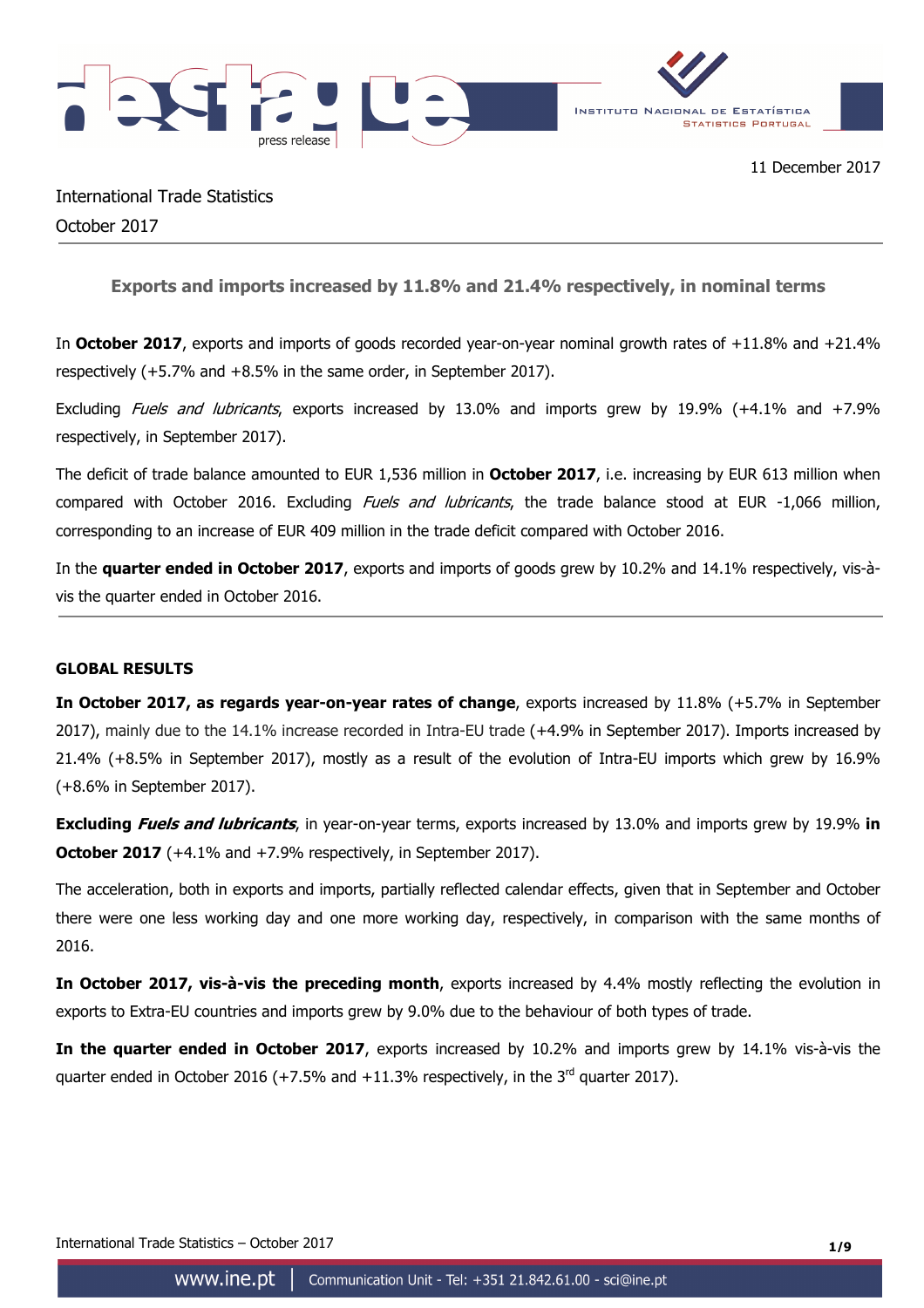|  | press release |       |
|--|---------------|-------|
|  |               | _____ |

INSTITUTO NACIONAL DE ESTATÍSTICA **STATISTICS PORTUGAL** 

| <b>EXPORTS</b> |                                                                                                                                                                                              |                                                                                                          |                                                                                                        |                                                                                                 |                                                                                                          |                                                                                              |                                                                                                  |                                                                                                       |
|----------------|----------------------------------------------------------------------------------------------------------------------------------------------------------------------------------------------|----------------------------------------------------------------------------------------------------------|--------------------------------------------------------------------------------------------------------|-------------------------------------------------------------------------------------------------|----------------------------------------------------------------------------------------------------------|----------------------------------------------------------------------------------------------|--------------------------------------------------------------------------------------------------|-------------------------------------------------------------------------------------------------------|
|                |                                                                                                                                                                                              |                                                                                                          | <b>TOTAL</b>                                                                                           |                                                                                                 |                                                                                                          | <b>TOTAL EXCLUDING FUELS AND</b><br><b>LUBRICANTS</b>                                        | <b>TOTAL</b><br><b>QUARTER ENDED IN:</b>                                                         |                                                                                                       |
| <b>YEAR</b>    | <b>MONTH</b>                                                                                                                                                                                 |                                                                                                          |                                                                                                        | <b>GROWTH RATE (%)</b>                                                                          |                                                                                                          |                                                                                              | <b>GROWTH RATE (%)</b>                                                                           | <b>GROWTH RATE (%)</b>                                                                                |
|                |                                                                                                                                                                                              | € Million                                                                                                | Year-on-<br>year                                                                                       | Month-to-<br>month                                                                              | € Million                                                                                                | Year-on-<br>year                                                                             | Month-to-<br>month                                                                               | Year-on-year                                                                                          |
| 2015           | <b>OCTOBER</b><br><b>NOVEMBER</b><br><b>DECEMBER</b>                                                                                                                                         | 4,496<br>4,316<br>3,633                                                                                  | $-3.0$<br>4.6<br>$-1.6$                                                                                | 9.0<br>$-4.0$<br>$-15.8$                                                                        | 4,200<br>4,044<br>3,412                                                                                  | $-1.2$<br>8.0<br>0.7                                                                         | 9.2<br>$-3.7$<br>$-15.6$                                                                         | $-0.1$<br>0.8<br>$-0.1$                                                                               |
|                | <b>TOTAL</b>                                                                                                                                                                                 | 50,022                                                                                                   | 0.8                                                                                                    |                                                                                                 | 47,016                                                                                                   | 2.3                                                                                          |                                                                                                  |                                                                                                       |
| 2016           | <b>JANUARY</b><br><b>FEBRUARY</b><br><b>MARCH</b><br>APRIL<br>MAY<br><b>JUNE</b><br><b>JULY</b><br><b>AUGUST</b><br><b>SEPTEMBER</b><br><b>OCTOBER</b><br><b>NOVEMBER</b><br><b>DECEMBER</b> | 3,657<br>4,009<br>4,219<br>4,116<br>4,195<br>4,459<br>4,464<br>3,463<br>4,392<br>4,332<br>4,660<br>4,056 | $-2.7$<br>1.7<br>$-3.8$<br>$-2.6$<br>$-0.7$<br>$-1.7$<br>$-4.8$<br>4.9<br>6.5<br>$-3.6$<br>8.0<br>11.6 | 0.7<br>9.6<br>5.3<br>$-2.5$<br>1.9<br>6.3<br>0.1<br>$-22.4$<br>26.8<br>$-1.4$<br>7.6<br>$-13.0$ | 3,440<br>3,816<br>4,037<br>3,919<br>3,960<br>4,175<br>4,195<br>3,211<br>4,144<br>4,022<br>4,385<br>3,713 | $-1.6$<br>4.0<br>$-1.1$<br>1.0<br>2.3<br>0.9<br>$-3.3$<br>7.0<br>7.7<br>$-4.2$<br>8.4<br>8.8 | 0.8<br>10.9<br>5.8<br>$-2.9$<br>1.0<br>5.4<br>0.5<br>$-23.5$<br>29.1<br>$-2.9$<br>9.0<br>$-15.3$ | 0.3<br>$-0.8$<br>$-1.7$<br>$-1.7$<br>$-2.4$<br>$-1.7$<br>$-2.5$<br>$-1.2$<br>1.7<br>2.2<br>3.5<br>4.9 |
| 2017           | <b>JANUARY</b><br><b>FEBRUARY</b><br><b>MARCH</b><br>APRIL<br>MAY<br><b>JUNE</b><br><b>JULY</b><br><b>AUGUST</b><br><b>SEPTEMBER</b><br><b>OCTOBER</b>                                       | 4,344<br>4,356<br>5,241<br>4,122<br>4,873<br>4,751<br>4,662<br>3,943<br>4,642<br>4,845                   | 18.8<br>8.7<br>24.2<br>0.2<br>16.2<br>6.5<br>4.4<br>13.9<br>5.7<br>11.8                                | 7.1<br>0.3<br>20.3<br>$-21.3$<br>18.2<br>$-2.5$<br>$-1.9$<br>$-15.4$<br>17.7<br>4.4             | 3,999<br>4,012<br>4,905<br>3,817<br>4,549<br>4,472<br>4,402<br>3,595<br>4,314<br>4,545                   | 16.3<br>5.1<br>21.5<br>$-2.6$<br>14.9<br>7.1<br>4.9<br>12.0<br>4.1<br>13.0                   | 7.7<br>0.3<br>22.3<br>$-22.2$<br>19.2<br>$-1.7$<br>$-1.6$<br>$-18.3$<br>20.0<br>5.4              | 12.5<br>12.9<br>17.3<br>11.1<br>13.6<br>7.7<br>8.9<br>7.8<br>7.5<br>10.2                              |



International Trade Statistics – October 2017 **2/9**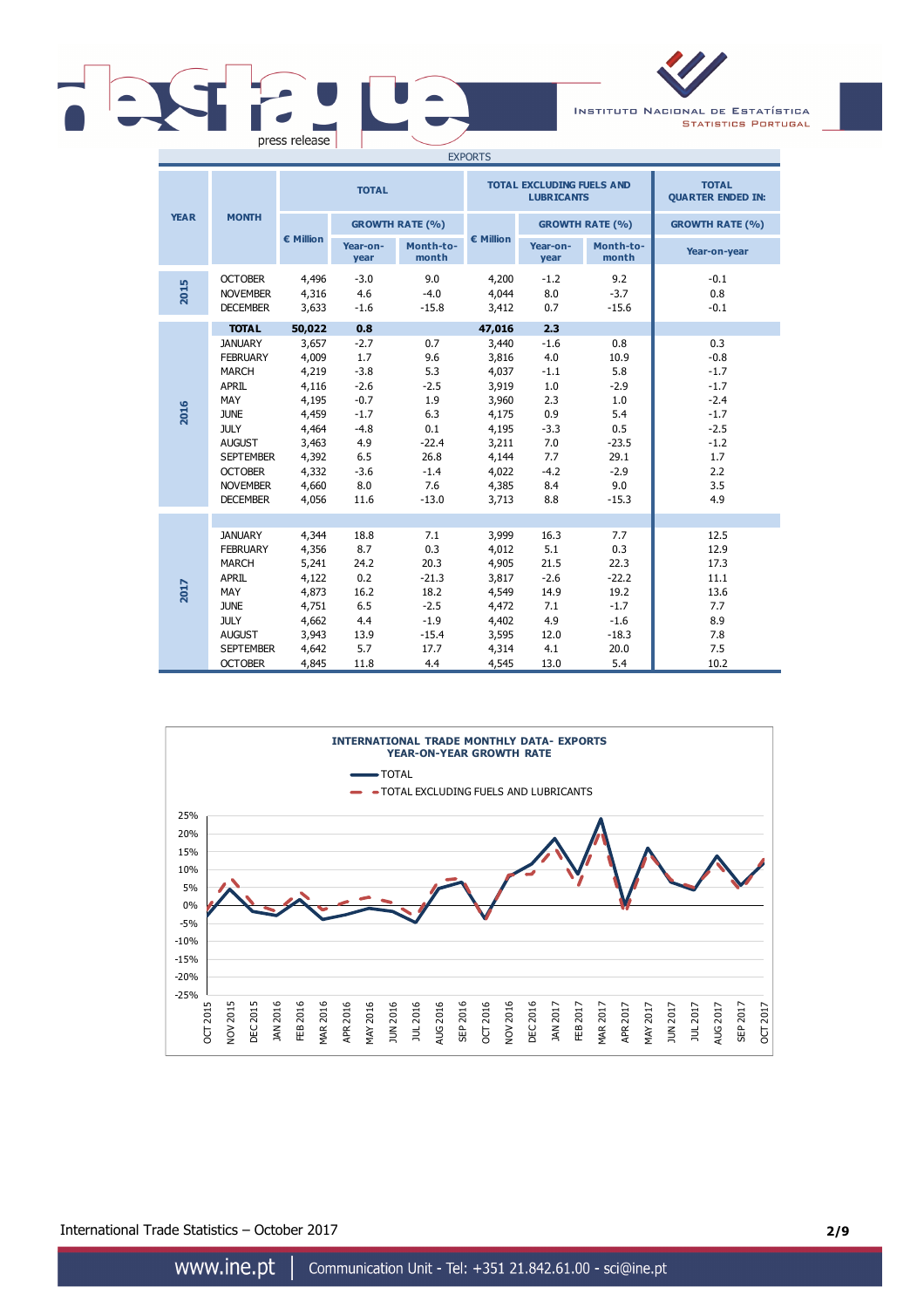

INSTITUTO NACIONAL DE ESTATÍSTICA **STATISTICS PORTUGAL** 

| <b>IMPORTS</b> |                                                                                                                                                                                              |                                                                                                          |                                                                                                      |                                                                                                       |                                                                                                          |                                                                                           |                                                                                                       |                                                                                              |  |
|----------------|----------------------------------------------------------------------------------------------------------------------------------------------------------------------------------------------|----------------------------------------------------------------------------------------------------------|------------------------------------------------------------------------------------------------------|-------------------------------------------------------------------------------------------------------|----------------------------------------------------------------------------------------------------------|-------------------------------------------------------------------------------------------|-------------------------------------------------------------------------------------------------------|----------------------------------------------------------------------------------------------|--|
|                |                                                                                                                                                                                              |                                                                                                          | <b>TOTAL</b>                                                                                         |                                                                                                       |                                                                                                          | <b>TOTAL EXCLUDING FUELS AND</b><br><b>LUBRICANTS</b>                                     |                                                                                                       | <b>TOTAL</b><br><b>QUARTER ENDED IN:</b>                                                     |  |
| <b>YEAR</b>    | <b>MONTH</b>                                                                                                                                                                                 |                                                                                                          |                                                                                                      | <b>GROWTH RATE (%)</b>                                                                                |                                                                                                          |                                                                                           | <b>GROWTH RATE (%)</b>                                                                                | <b>GROWTH RATE (%)</b>                                                                       |  |
|                |                                                                                                                                                                                              | € Million                                                                                                | Year-on-<br>year                                                                                     | Month-to-<br>month                                                                                    | € Million                                                                                                | Year-on-<br>year                                                                          | Month-to-<br>month                                                                                    | Year-on-year                                                                                 |  |
| 2015           | <b>OCTOBER</b><br><b>NOVEMBER</b><br><b>DECEMBER</b>                                                                                                                                         | 5,329<br>5,030<br>4,840                                                                                  | $-3.3$<br>2.1<br>1.1                                                                                 | 1.7<br>$-5.6$<br>$-3.8$                                                                               | 4,706<br>4,471<br>4,293                                                                                  | 2.0<br>5.3<br>7.1                                                                         | 1.9<br>$-5.0$<br>$-4.0$                                                                               | $-0.7$<br>$-0.5$<br>$-0.1$                                                                   |  |
|                | <b>TOTAL</b>                                                                                                                                                                                 | 61,243                                                                                                   | 1.5                                                                                                  |                                                                                                       | 55,105                                                                                                   | 5.1                                                                                       |                                                                                                       |                                                                                              |  |
| 2016           | <b>JANUARY</b><br><b>FEBRUARY</b><br><b>MARCH</b><br>APRIL<br>MAY<br><b>JUNE</b><br><b>JULY</b><br><b>AUGUST</b><br><b>SEPTEMBER</b><br><b>OCTOBER</b><br><b>NOVEMBER</b><br><b>DECEMBER</b> | 4,347<br>4,709<br>5,319<br>4,891<br>5,171<br>5,409<br>5,075<br>4,674<br>5,393<br>5,255<br>5,510<br>5,489 | $-2.2$<br>4.4<br>0.3<br>$-5.7$<br>$-3.6$<br>$-0.3$<br>$-6.7$<br>10.3<br>3.0<br>$-1.4$<br>9.5<br>13.4 | $-10.2$<br>8.3<br>13.0<br>$-8.1$<br>5.7<br>4.6<br>$-6.2$<br>$-7.9$<br>15.4<br>$-2.6$<br>4.9<br>$-0.4$ | 3,980<br>4,317<br>4,830<br>4,496<br>4,732<br>4,860<br>4,600<br>4,063<br>4,840<br>4,679<br>4,986<br>4,722 | 4.2<br>6.8<br>4.0<br>1.4<br>6.8<br>3.7<br>$-2.6$<br>13.8<br>4.8<br>$-0.6$<br>11.5<br>10.0 | $-7.3$<br>8.5<br>11.9<br>$-6.9$<br>5.2<br>2.7<br>$-5.4$<br>$-11.7$<br>19.1<br>$-3.3$<br>6.6<br>$-5.3$ | 0.4<br>1.1<br>0.8<br>$-0.5$<br>$-3.0$<br>$-3.2$<br>$-3.5$<br>0.4<br>1.5<br>3.5<br>3.6<br>6.9 |  |
| 2017           | <b>JANUARY</b><br><b>FEBRUARY</b><br><b>MARCH</b><br><b>APRIL</b><br>MAY<br><b>JUNE</b><br><b>JULY</b><br><b>AUGUST</b><br><b>SEPTEMBER</b><br><b>OCTOBER</b>                                | 5,348<br>5,177<br>6,142<br>5,415<br>6,279<br>5,792<br>5,743<br>5,251<br>5,854<br>6,381                   | 23.0<br>10.0<br>15.5<br>10.7<br>21.4<br>7.1<br>13.2<br>12.3<br>8.5<br>21.4                           | $-2.6$<br>$-3.2$<br>18.6<br>$-11.8$<br>16.0<br>$-7.8$<br>$-0.8$<br>$-8.6$<br>11.5<br>9.0              | 4,610<br>4,540<br>5,588<br>4,770<br>5,592<br>5,240<br>5,051<br>4,642<br>5,221<br>5,611                   | 15.8<br>5.2<br>15.7<br>6.1<br>18.2<br>7.8<br>9.8<br>14.2<br>7.9<br>19.9                   | $-2.4$<br>$-1.5$<br>23.1<br>$-14.6$<br>17.2<br>$-6.3$<br>$-3.6$<br>$-8.1$<br>12.5<br>7.5              | 15.0<br>15.2<br>15.9<br>12.2<br>16.0<br>13.0<br>13.8<br>10.7<br>11.3<br>14.1                 |  |



International Trade Statistics – October 2017 **3/9**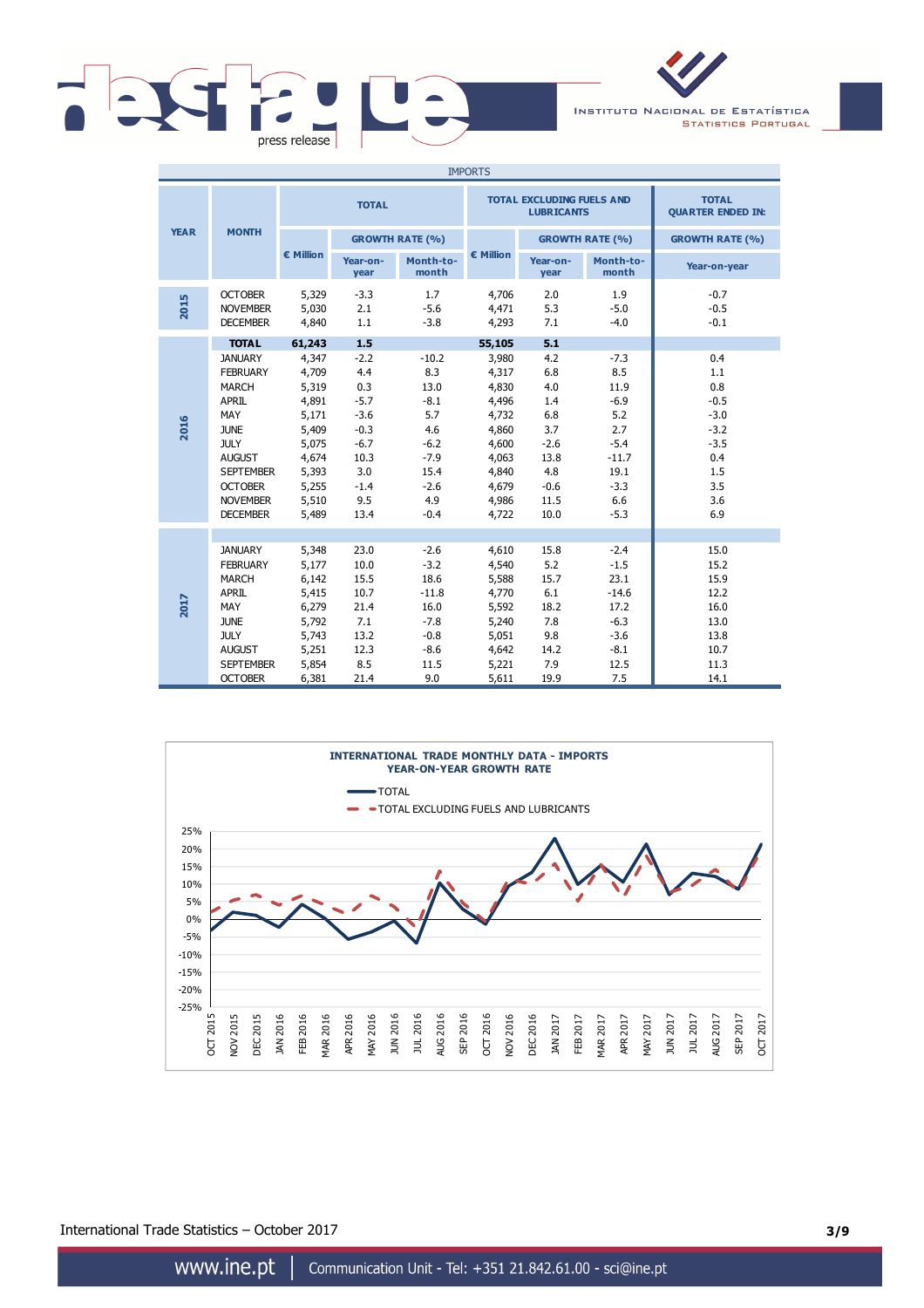

**In October 2017**, the **deficit of trade balance** reached EUR 1,536 million, which stood for an increase of EUR 613 million compared with October 2016.

**Excluding Fuels and lubricants**, **in October 2017**, trade balance stood at EUR -1,066 million, corresponding to a EUR 409 million increase of the deficit compared with October 2016.

| <b>TRADE BALANCE</b> |                                                                                                                                                                                              |                                                                                                                              |                                                                                                      |                                                                                             |                                                                                                                        |                                                                                                                |                                                                                          |                                                                                                           |  |
|----------------------|----------------------------------------------------------------------------------------------------------------------------------------------------------------------------------------------|------------------------------------------------------------------------------------------------------------------------------|------------------------------------------------------------------------------------------------------|---------------------------------------------------------------------------------------------|------------------------------------------------------------------------------------------------------------------------|----------------------------------------------------------------------------------------------------------------|------------------------------------------------------------------------------------------|-----------------------------------------------------------------------------------------------------------|--|
|                      |                                                                                                                                                                                              |                                                                                                                              | <b>TOTAL</b>                                                                                         |                                                                                             |                                                                                                                        | <b>TOTAL EXCLUDING FUELS AND</b><br><b>LUBRICANTS</b>                                                          |                                                                                          | <b>TOTAL</b><br><b>QUARTER ENDED IN:</b>                                                                  |  |
| <b>YEAR</b>          | <b>MONTH</b>                                                                                                                                                                                 |                                                                                                                              |                                                                                                      | GROWTH (10 <sup>6</sup> Eur)                                                                |                                                                                                                        |                                                                                                                | GROWTH (10 <sup>6</sup> Eur)                                                             | GROWTH (10 <sup>6</sup> Eur)                                                                              |  |
|                      |                                                                                                                                                                                              | $\epsilon$ Million                                                                                                           | Year-on-<br>year                                                                                     | Month-to-<br>month                                                                          | € Million                                                                                                              | Year-on-<br>year                                                                                               | Month-to-<br>month                                                                       | Year-on-year                                                                                              |  |
| 2015                 | <b>OCTOBER</b><br><b>NOVEMBER</b><br><b>DECEMBER</b>                                                                                                                                         | $-833$<br>$-715$<br>$-1,207$                                                                                                 | 39<br>85<br>$-112$                                                                                   | 281<br>118<br>$-492$                                                                        | $-506$<br>$-427$<br>$-881$                                                                                             | $-143$<br>74<br>$-263$                                                                                         | 268<br>79<br>$-454$                                                                      | 87<br>189<br>12                                                                                           |  |
|                      | <b>TOTAL</b>                                                                                                                                                                                 | $-11,221$                                                                                                                    | $-510$                                                                                               |                                                                                             | $-8,089$                                                                                                               | $-1,625$                                                                                                       |                                                                                          |                                                                                                           |  |
| 2016                 | <b>JANUARY</b><br><b>FEBRUARY</b><br><b>MARCH</b><br>APRIL<br>MAY<br><b>JUNE</b><br><b>JULY</b><br><b>AUGUST</b><br><b>SEPTEMBER</b><br><b>OCTOBER</b><br><b>NOVEMBER</b><br><b>DECEMBER</b> | $-690$<br>$-700$<br>$-1,100$<br>$-775$<br>$-977$<br>$-950$<br>$-611$<br>$-1,211$<br>$-1,001$<br>$-923$<br>$-850$<br>$-1,433$ | $-7$<br>$-131$<br>$-185$<br>187<br>165<br>$-62$<br>140<br>$-278$<br>113<br>$-90$<br>$-135$<br>$-226$ | 517<br>$-10$<br>$-400$<br>325<br>$-202$<br>27<br>339<br>$-600$<br>210<br>78<br>73<br>$-583$ | $-540$<br>$-501$<br>$-792$<br>$-577$<br>$-771$<br>$-685$<br>$-406$<br>$-853$<br>$-697$<br>$-657$<br>$-601$<br>$-1,009$ | $-215$<br>$-130$<br>$-232$<br>$-24$<br>$-209$<br>$-135$<br>$-20$<br>$-284$<br>77<br>$-151$<br>$-174$<br>$-128$ | 341<br>39<br>$-291$<br>215<br>$-194$<br>86<br>280<br>$-447$<br>156<br>40<br>56<br>$-408$ | $-34$<br>$-250$<br>$-323$<br>$-129$<br>167<br>290<br>243<br>$-200$<br>$-26$<br>$-256$<br>$-113$<br>$-451$ |  |
| 2017                 | <b>JANUARY</b><br><b>FEBRUARY</b><br><b>MARCH</b><br>APRIL<br>MAY<br><b>JUNE</b><br><b>JULY</b><br><b>AUGUST</b><br><b>SEPTEMBER</b><br><b>OCTOBER</b>                                       | $-1,004$<br>$-821$<br>$-901$<br>$-1,293$<br>$-1,405$<br>$-1,041$<br>$-1,081$<br>$-1,308$<br>$-1,212$<br>$-1,536$             | $-313$<br>$-121$<br>199<br>$-518$<br>$-429$<br>$-91$<br>$-470$<br>$-97$<br>$-211$<br>$-613$          | 429<br>182<br>$-79$<br>$-392$<br>$-113$<br>365<br>$-40$<br>$-227$<br>96<br>$-324$           | $-610$<br>$-528$<br>$-683$<br>$-953$<br>$-1,043$<br>$-768$<br>$-649$<br>$-1,047$<br>$-907$<br>$-1,066$                 | $-70$<br>$-27$<br>109<br>$-376$<br>$-272$<br>$-83$<br>$-243$<br>$-194$<br>$-210$<br>$-409$                     | 399<br>82<br>$-155$<br>$-270$<br>$-90$<br>275<br>119<br>$-398$<br>140<br>$-159$          | $-674$<br>$-660$<br>$-236$<br>$-440$<br>$-747$<br>$-1,037$<br>$-990$<br>$-658$<br>$-778$<br>$-921$        |  |



International Trade Statistics – October 2017 **4/9**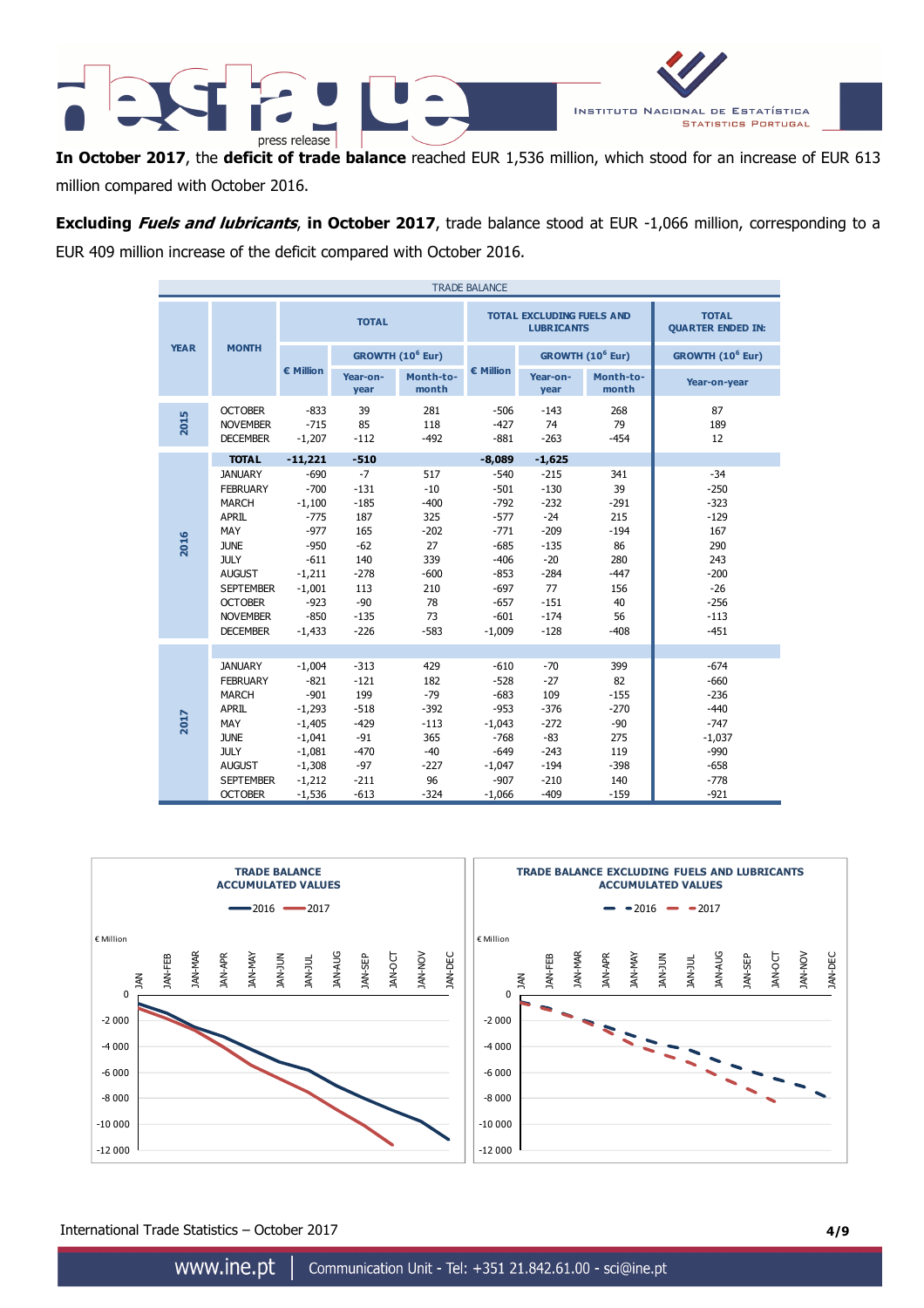



# **BROAD ECONOMIC CATEGORIES**

In **October 2017**, with regard to both exports and imports, almost all economic categories recorded increases compared to the same month of 2016, with the emphasis on the increases in *Industrial Supplies* (corresponding to +17.1% in exports and +22.8% in imports). Fuels and lubricants should also be mentioned having recorded a slight decline (-3.4%) in exports but a steep increase in imports (+33.6%).

| <b>EXPORTS BY BEC</b>                                 |                    |                        |               |                              |                    |                          |               |                              |  |
|-------------------------------------------------------|--------------------|------------------------|---------------|------------------------------|--------------------|--------------------------|---------------|------------------------------|--|
|                                                       |                    | <b>REFERENCE MONTH</b> |               |                              |                    | <b>QUARTER ENDED IN:</b> |               |                              |  |
| <b>BROAD ECONOMIC CATEGORIES</b>                      |                    | € Million              |               | <b>GROWTH</b><br><b>RATE</b> | € Million          |                          |               | <b>GROWTH</b><br><b>RATE</b> |  |
|                                                       | <b>OCT</b><br>2017 | <b>OCT</b><br>2016     | <b>GROWTH</b> | $\frac{9}{6}$                | <b>OCT</b><br>2017 | <b>OCT</b><br>2016       | <b>GROWTH</b> | $\frac{9}{6}$                |  |
|                                                       |                    |                        |               |                              |                    |                          |               |                              |  |
| <b>FOOD AND BEVERAGES</b>                             | 576                | 516                    | 59            | 11.5                         | 1,551              | 1,476                    | 75            | 5.1                          |  |
| PRIMARY<br><b>PROCESSED</b>                           | 177<br>398         | 147<br>369             | 31<br>29      | 20.8<br>7.8                  | 517<br>1,034       | 450<br>1,027             | 67<br>8       | 14.9<br>0.8                  |  |
| INDUSTRIAL SUPPLIES NOT ELSEWHERE SPECIFIED           | 1,559              | 1,332                  | 228           | 17.1                         | 4,234              | 3,802                    | 432           | 11.4                         |  |
| PRIMARY                                               | 113                | 98                     | 15            | 15.7                         | 325                | 269                      | 56            | 20.9                         |  |
| <b>PROCESSED</b>                                      | 1,446              | 1,234                  | 212           | 17.2                         | 3,909              | 3,533                    | 375           | 10.6                         |  |
| <b>FUELS AND LUBRICANTS</b>                           | 299                | 310                    | $-11$         | $-3.4$                       | 975                | 811                      | 164           | 20.3                         |  |
| PRIMARY                                               | $\mathbf{1}$       | ə                      | $\Theta$      | 106.5                        | 1                  | $\mathbf{1}$             | $\Theta$      | $-13.9$                      |  |
| <b>PROCESSED</b>                                      | 299                | 310                    | $-11$         | $-3.5$                       | 974                | 810                      | 165           | 20.3                         |  |
| CAPITAL GOODS, AND PARTS AND ACCESSORIES THEREOF (1)  | 692                | 608                    | 84            | 13.9                         | 1.887              | 1,657                    | 230           | 13.9                         |  |
| CAPITAL GOODS (1)                                     | 445                | 361                    | 85            | 23.5                         | 1,218              | 970                      | 248           | 25.5                         |  |
| PARTS AND ACCESSORIES                                 | 247                | 248                    | $-1$          | $-0.3$                       | 669                | 687                      | $-18$         | $-2.6$                       |  |
| TRANSPORT EQUIPMENT AND PARTS AND ACCESSORIES THEREOF | 777                | 676                    | 101           | 14.9                         | 2.163              | 1,839                    | 324           | 17.6                         |  |
| PASSENGER MOTOR CARS                                  | 160                | 146                    | 14            | 9.5                          | 475                | 316                      | 159           | 50.5                         |  |
| <b>OTHER</b>                                          | 98                 | 92                     | 6             | 6.7                          | 315                | 297                      | 18            | 5.9                          |  |
| PARTS AND ACCESSORIES                                 | 518                | 438                    | 81            | 18.4                         | 1,374              | 1,227                    | 147           | 12.0                         |  |
| CONSUMER GOODS NOT ELSEWHERE SPECIFIED                | 938                | 886                    | 51            | 5.8                          | 2,610              | 2,593                    | 17            | 0.6                          |  |
| <b>DURABLE</b>                                        | 145                | 114                    | 31            | 27.3                         | 352                | 307                      | 45            | 14.8                         |  |
| SEMI-DURABLE                                          | 509                | 480                    | 29            | 6.1                          | 1,470              | 1,432                    | 38            | 2.6                          |  |
| <b>NON-DURABLE</b>                                    | 283                | 293                    | -9            | $-3.2$                       | 788                | 854                      | $-66$         | $-7.8$                       |  |
| <b>GOODS NOT ELSEWHERE SPECIFIED</b>                  | $\overline{3}$     | $\overline{3}$         | $\theta$      | $-0.3$                       | 9                  | 9                        | $\theta$      | 0.5                          |  |
| (1) - EXCEPT TRANSPORT EQUIPMENT                      |                    |                        |               |                              |                    |                          |               |                              |  |

| <b>IMPORTS BY BEC</b>                                 |                        |                    |                |                              |                          |                    |               |                              |
|-------------------------------------------------------|------------------------|--------------------|----------------|------------------------------|--------------------------|--------------------|---------------|------------------------------|
|                                                       | <b>REFERENCE MONTH</b> |                    |                |                              | <b>OUARTER ENDED IN:</b> |                    |               |                              |
| <b>BROAD ECONOMIC CATEGORIES</b>                      |                        | € Million          |                | <b>GROWTH</b><br><b>RATE</b> | € Million                |                    |               | <b>GROWTH</b><br><b>RATE</b> |
|                                                       | <b>OCT</b><br>2017     | <b>OCT</b><br>2016 | <b>GROWTH</b>  | O <sub>0</sub>               | <b>OCT</b><br>2017       | <b>OCT</b><br>2016 | <b>GROWTH</b> | $\frac{O}{O}$                |
| <b>FOOD AND BEVERAGES</b>                             | 832                    | 711                | 121            | 17.0                         | 2,420                    | 2,273              | 148           | 6.5                          |
| PRIMARY                                               | 355                    | 286                | 69             | 24.1                         | 1,011                    | 959                | 53            | 5.5                          |
| <b>PROCESSED</b>                                      | 477                    | 425                | 52             | 12.3                         | 1,409                    | 1,314              | 95            | 7.3                          |
| INDUSTRIAL SUPPLIES NOT ELSEWHERE SPECIFIED           | 1.801                  | 1.466              | 335            | 22.8                         | 4.927                    | 4.147              | 780           | 18.8                         |
| PRIMARY                                               | 198                    | 120                | 78             | 65.1                         | 519                      | 378                | 140           | 37.1                         |
| <b>PROCESSED</b>                                      | 1,604                  | 1,347              | 257            | 19.1                         | 4,408                    | 3,769              | 639           | 17.0                         |
| <b>FUELS AND LUBRICANTS</b>                           | 770                    | 576                | 194            | 33.6                         | 2,012                    | 1,740              | 272           | 15.6                         |
| PRIMARY                                               | 603                    | 455                | 149            | 32.7                         | 1,531                    | 1,382              | 149           | 10.7                         |
| <b>PROCESSED</b>                                      | 166                    | 121                | 45             | 37.0                         | 481                      | 358                | 123           | 34.4                         |
| CAPITAL GOODS, AND PARTS AND ACCESSORIES THEREOF (1)  | 1,037                  | 844                | 194            | 22.9                         | 2.784                    | 2.427              | 357           | 14.7                         |
| CAPITAL GOODS (1)                                     | 599                    | 510                | 89             | 17.6                         | 1.616                    | 1,448              | 168           | 11.6                         |
| PARTS AND ACCESSORIES                                 | 438                    | 334                | 104            | 31.2                         | 1,168                    | 979                | 188           | 19.2                         |
| TRANSPORT EQUIPMENT AND PARTS AND ACCESSORIES THEREOF | 994                    | 806                | 188            | 23.3                         | 2,634                    | 2.169              | 465           | 21.5                         |
| PASSENGER MOTOR CARS                                  | 396                    | 327                | 68             | 20.8                         | 995                      | 887                | 107           | 12.1                         |
| <b>OTHER</b>                                          | 156                    | 141                | 15             | 10.8                         | 486                      | 388                | 97            | 25.0                         |
| PARTS AND ACCESSORIES                                 | 442                    | 338                | 104            | 30.9                         | 1,154                    | 893                | 261           | 29.2                         |
| CONSUMER GOODS NOT ELSEWHERE SPECIFIED                | 946                    | 851                | 95             | 11.2                         | 2,706                    | 2,564              | 142           | 5.6                          |
| <b>DURABLE</b>                                        | 160                    | 153                | $\overline{7}$ | 4.9                          | 456                      | 415                | 42            | 10.1                         |
| SEMI-DURABLE                                          | 368                    | 339                | 29             | 8.4                          | 1,121                    | 1,061              | 61            | 5.7                          |
| <b>NON-DURABLE</b>                                    | 418                    | 359                | 59             | 16.5                         | 1,129                    | 1,089              | 40            | 3.7                          |
| <b>GOODS NOT ELSEWHERE SPECIFIED</b>                  | $\mathbf{1}$           | $\mathbf{1}$       | $\theta$       | $-27.0$                      | $\overline{2}$           | 3                  | $-1$          | $-18.8$                      |
| (1) - EXCEPT TRANSPORT EQUIPMENT                      |                        |                    |                |                              |                          |                    |               |                              |

International Trade Statistics – October 2017 **5/9**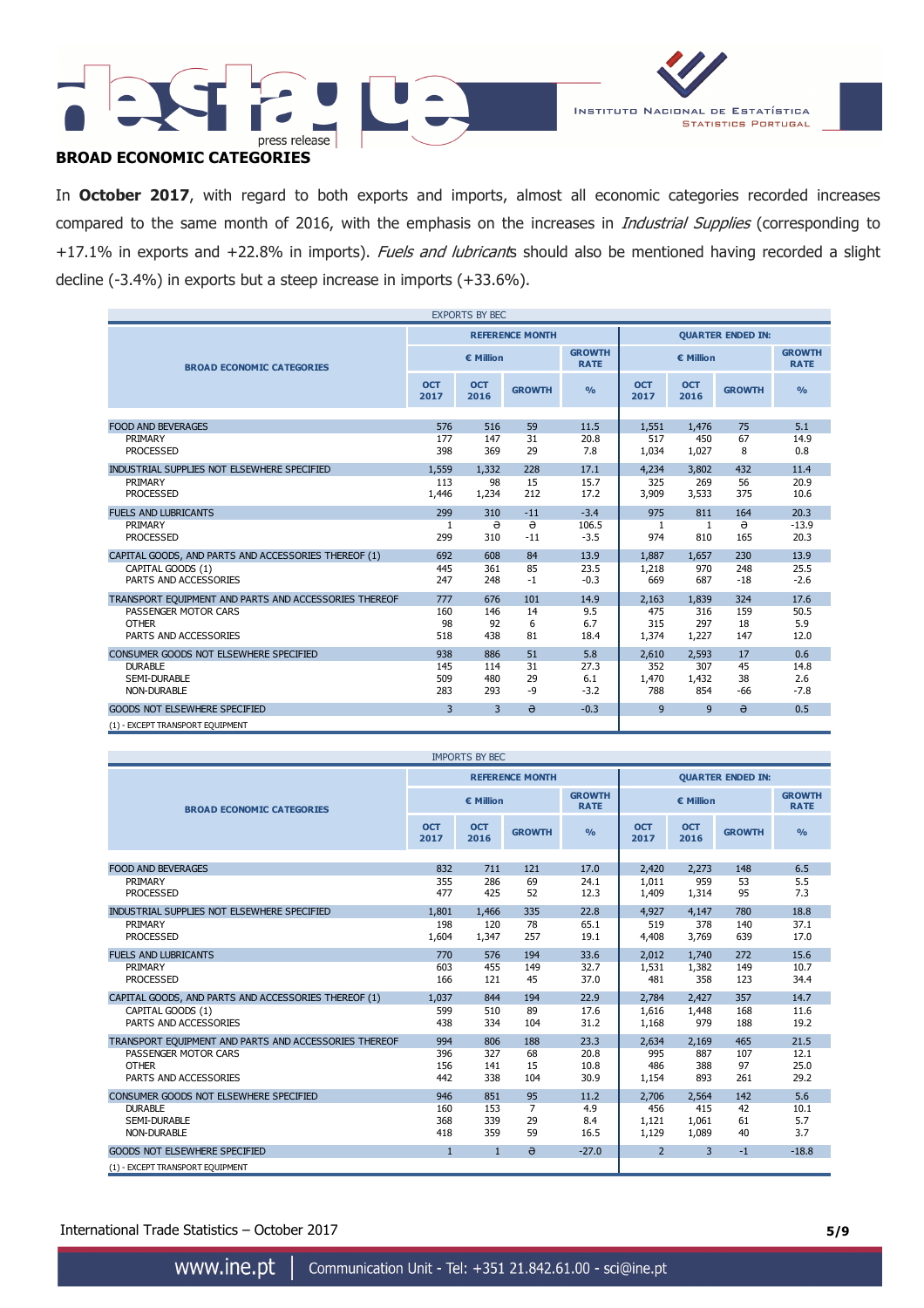



## **MAIN PARTNER COUNTRIES**

In **October 2017**, having in consideration the main destination countries in 2016, compared with the same month of 2016, the emphasis was on the increases in **exports** to Spain and France (corresponding to +13.8% and +23.5% respectively).

With regard to **imports**, as far as the main partner countries in 2016 are concerned, in **October 2017**, vis-à-vis October 2016, imports from Germany and Spain presented the largest increases (corresponding to +30.6% and +11.4% respectively). Imports from Brazil were outstanding, increasing by 407.2%, mostly due to the purchase of Agricultural products, Mineral fuels and Base metals.

| EXPORTS BY COUNTRIES AND ECONOMIC ZONES  |                                           |                        |               |               |                    |                          |               |                              |  |
|------------------------------------------|-------------------------------------------|------------------------|---------------|---------------|--------------------|--------------------------|---------------|------------------------------|--|
|                                          |                                           | <b>REFERENCE MONTH</b> |               |               |                    | <b>QUARTER ENDED IN:</b> |               |                              |  |
| <b>COUNTRIES AND ECONOMIC ZONES</b>      | <b>GROWTH</b><br>€ Million<br><b>RATE</b> |                        |               |               | € Million          |                          |               | <b>GROWTH</b><br><b>RATE</b> |  |
|                                          | <b>OCT</b><br>2017                        | <b>OCT</b><br>2016     | <b>GROWTH</b> | $\frac{0}{0}$ | <b>OCT</b><br>2017 | <b>OCT</b><br>2016       | <b>GROWTH</b> | $\frac{9}{6}$                |  |
| <b>MAIN PARTNER COUNTRIES IN 2016:</b>   |                                           |                        |               |               |                    |                          |               |                              |  |
| <b>ES SPAIN</b>                          | 1,217                                     | 1,069                  | 148           | 13.8          | 3,366              | 3,111                    | 254           | 8.2                          |  |
| FR FRANCE                                | 623                                       | 504                    | 118           | 23.5          | 1,581              | 1,452                    | 129           | 8.9                          |  |
| DE GERMANY                               | 539                                       | 490                    | 49            | 10.0          | 1,562              | 1,373                    | 189           | 13.8                         |  |
| <b>GB UNITED KINGDOM</b>                 | 342                                       | 317                    | 25            | 7.8           | 921                | 841                      | 80            | 9.5                          |  |
| US UNITED STATES                         | 260                                       | 255                    | 5             | 1.9           | 727                | 652                      | 75            | 11.6                         |  |
| NL NETHERLANDS                           | 200                                       | 147                    | 53            | 35.9          | 533                | 441                      | 92            | 20.8                         |  |
| IT ITALY                                 | 150                                       | 154                    | $-4$          | $-2.5$        | 395                | 383                      | 12            | 3.2                          |  |
| AO ANGOLA                                | 181                                       | 168                    | 13            | 7.8           | 457                | 427                      | 30            | 7.0                          |  |
| BE BELGIUM                               | 103                                       | 110                    | $-7$          | $-6.6$        | 286                | 303                      | $-17$         | $-5.6$                       |  |
| MA MOROCCO                               | 47                                        | 68                     | $-21$         | $-30.3$       | 143                | 178                      | $-34$         | $-19.2$                      |  |
| <b>TOTAL EURO ZONE</b>                   | 2,971                                     | 2,603                  | 368           | 14.2          | 8,135              | 7,419                    | 716           | 9.6                          |  |
| TOTAL EUROPEAN UNION (28 MEMBERS STATES) | 3,581                                     | 3,138                  | 443           | 14.1          | 9,833              | 8,972                    | 861           | 9.6                          |  |
| <b>TOTAL EXTRA-EU</b>                    | 1,264                                     | 1,195                  | 69            | 5.8           | 3,597              | 3,216                    | 381           | 11.8                         |  |

| <b>IMPORTS BY COUNTRIES AND ECONOMIC ZONES</b> |                    |                        |               |                              |                    |                          |               |                              |  |
|------------------------------------------------|--------------------|------------------------|---------------|------------------------------|--------------------|--------------------------|---------------|------------------------------|--|
|                                                |                    | <b>REFERENCE MONTH</b> |               |                              |                    | <b>QUARTER ENDED IN:</b> |               |                              |  |
| <b>COUNTRIES AND ECONOMIC ZONES</b>            | € Million          |                        |               | <b>GROWTH</b><br><b>RATE</b> | € Million          |                          |               | <b>GROWTH</b><br><b>RATE</b> |  |
|                                                | <b>OCT</b><br>2017 | <b>OCT</b><br>2016     | <b>GROWTH</b> | $\frac{0}{0}$                | <b>OCT</b><br>2017 | <b>OCT</b><br>2016       | <b>GROWTH</b> | $\frac{0}{0}$                |  |
| <b>MAIN PARTNER COUNTRIES IN 2016:</b>         |                    |                        |               |                              |                    |                          |               |                              |  |
| <b>ES SPAIN</b>                                | 1,995              | 1,791                  | 204           | 11.4                         | 5,554              | 5,099                    | 454           | 8.9                          |  |
| DE GERMANY                                     | 888                | 680                    | 208           | 30.6                         | 2,384              | 1,982                    | 402           | 20.3                         |  |
| FR FRANCE                                      | 475                | 427                    | 47            | 11.0                         | 1,272              | 1,143                    | 128           | 11.2                         |  |
| <b>IT ITALY</b>                                | 342                | 295                    | 47            | 15.8                         | 880                | 789                      | 91            | 11.5                         |  |
| NL NETHERLANDS                                 | 343                | 259                    | 84            | 32.4                         | 991                | 781                      | 210           | 26.9                         |  |
| <b>GB UNITED KINGDOM</b>                       | 167                | 152                    | 15            | 9.6                          | 471                | 462                      | 10            | 2.1                          |  |
| CN CHINA                                       | 193                | 151                    | 42            | 27.9                         | 568                | 470                      | 98            | 21.0                         |  |
| BE BELGIUM                                     | 185                | 149                    | 35            | 23.5                         | 485                | 429                      | 56            | 13.1                         |  |
| <b>RU RUSSIA</b>                               | 152                | 75                     | 77            | 102.1                        | 396                | 285                      | 112           | 39.2                         |  |
| <b>BR BRAZIL</b>                               | 127                | 25                     | 102           | 407.2                        | 340                | 290                      | 49            | 17.0                         |  |
| <b>TOTAL EURO ZONE</b>                         | 4,389              | 3,750                  | 639           | 17.0                         | 11,998             | 10,630                   | 1369          | 12.9                         |  |
| TOTAL EUROPEAN UNION (28 MEMBERS STATES)       | 4,839              | 4,139                  | 700           | 16.9                         | 13,223             | 11,749                   | 1474          | 12.5                         |  |
| <b>TOTAL EXTRA-EU</b>                          | 1,542              | 1,116                  | 426           | 38.2                         | 4,263              | 3,574                    | 690           | 19.3                         |  |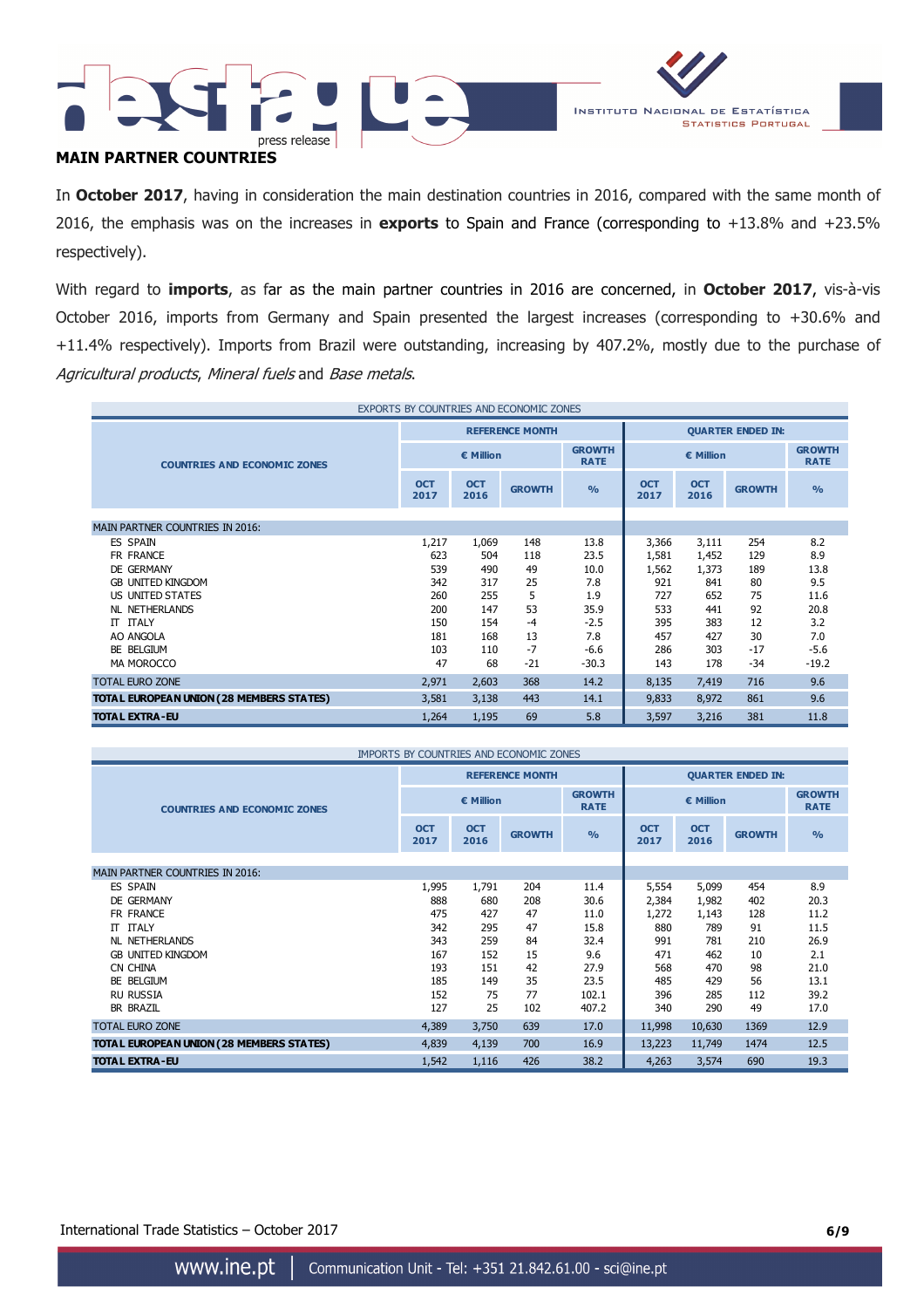



## **UNIT VALUE INDICES FOR INTERNATIONAL TRADE IN GOODS**

In compliance with the timetable defined for the dissemination of the Quarterly Unit Value Indices for International Trade, this press release makes available results for the  $3<sup>rd</sup>$  quarter 2017 based on data from International Trade in Goods statistics for September 2017, on a 40 days basis (disseminated on November 9, 2017).

The results obtained from the current data show that the unit value index in both imports and exports presents a positive year-on-year rate of change. Compared with the previous quarter, there is a slight decline in the unit value index of exports and a steeper reduction with regard to imports. Contrary to the outcome of the last four quarters, data from the  $3^{rd}$  quarter 2017 point to a very slight gain in terms of trade (relative price of exports in terms of imports).



**NOTE**:



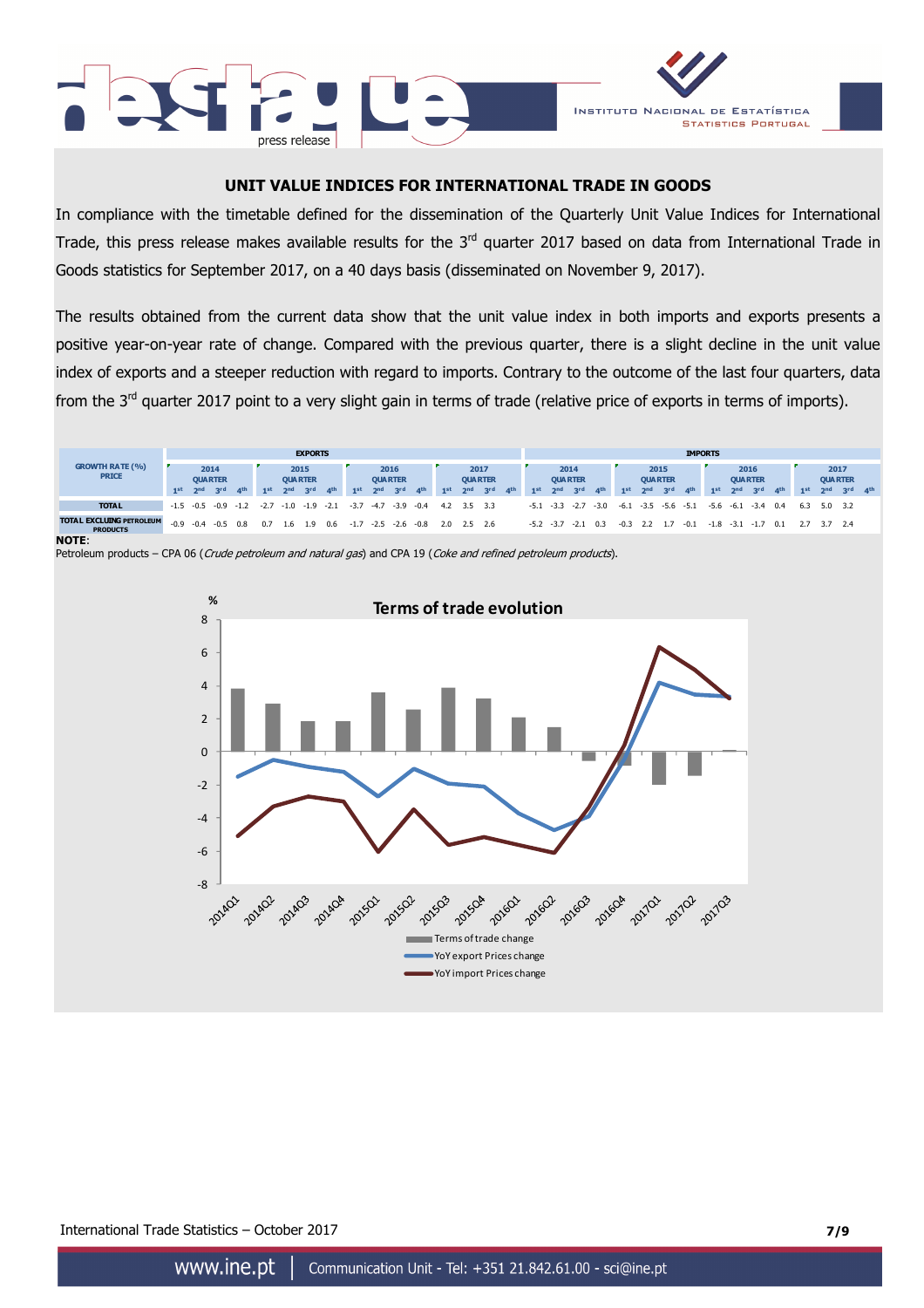



## **ABBREVIATIONS**

- EU European Union
- CN Combined Nomenclature, 2015, 2016 and 2017 versions
- BEC Classification by Broad Economic Categories, third revision
- CPA Statistical classification of products by activity, version 2.1

### **CONVENTIONAL SIGNS**

ә – Value less than half the module of the unit used

### **EXPLANATORY NOTES**

- **1.** International Trade compiles the statistical information about the commercial trade of goods with the European Union (Intra-EU trade) and Third Countries (Extra-EU trade). In terms of Intra-EU trade statistics it includes adjustments for non-responses as well as for enterprises with transactions below the defined exemption thresholds (which exempts from providing statistical data a significant number of enterprises).
- **2.** For simplification purposes, the terms associated to International Trade Statistics are narrowed to "imports" and "exports", however stating which market is being referred to (Intra-EU, Extra-EU and International Trade which includes the former two).
- **3.** In this "Press Release" the following statistical data are used:

2015: Intra-EU trade - January to December definitive results (revised data on 08/09/2017);

Extra-EU trade - January to December definitive results (revised data on 08/09/2017).

2016: Intra-EU trade - January to December provisional results;

Extra-EU trade - January to December provisional results.

2017: Intra-EU trade - January to October monthly preliminary results;

Extra-EU trade - January to October monthly preliminary results.

- **4.** Due to rounding of numbers, totals might not correspond to the sum of the indicated parcels.
- **5.** Month-to-month growth rate it compares the level of each variable between two consecutive months. Although being an indicator that allows an up to date follow-up of the evolution of each variable, the value of this variation rate is particularly influenced by seasonal fluctuations effects and from other specific effects in one or both compared months.
- **6.** Year-on-year growth rate it compares the level of each variable between the current period and the same period of the previous year. The evolution of this rate is less biased from seasonal fluctuations. However, it might be influenced by these types of effects when referred to a specific period of time.
- **7.** Revisions: data available in this press release include regular revisions of the previous three months (according to the Revisions Policy applicable for the International Trade in Goods statistics) due to the replacement of estimations by new data from the enterprises and, in a lesser dimension, due to the corrections in data made by the reporting enterprises. The following table shows the impact of those revisions in the year-on-year growth rate (three months) disseminated in the previous press release:

| YEAR-ON-YEAR GROWTH RATE (%) - JULY 2017 TO SEPTEMBER 2017 |                                       |                                      |  |  |  |  |  |  |
|------------------------------------------------------------|---------------------------------------|--------------------------------------|--|--|--|--|--|--|
|                                                            | <b>PREVIOUS</b><br><b>PUBLICATION</b> | <b>CURRENT</b><br><b>PUBLICATION</b> |  |  |  |  |  |  |
| <b>EXPORTS</b>                                             | 7.6                                   | 7.5                                  |  |  |  |  |  |  |
| <b>IMPORTS</b>                                             | 10.9                                  | 11.3                                 |  |  |  |  |  |  |

**8.** The BEC nomenclature - Classification by Broad Economic Categories doesn't include the Gold for monetary use (CN 71082000) and Coins, including coins with legal tender (except medals, coins mounted in objects of personal adornment coins with character collectibles with numismatic value, waste and scrap) (CN 71189000). The sum of the various categories of the BEC may not match with total trade, due to these exclusions and also for confidentiality reasons.

International Trade Statistics – October 2017 **8/9**